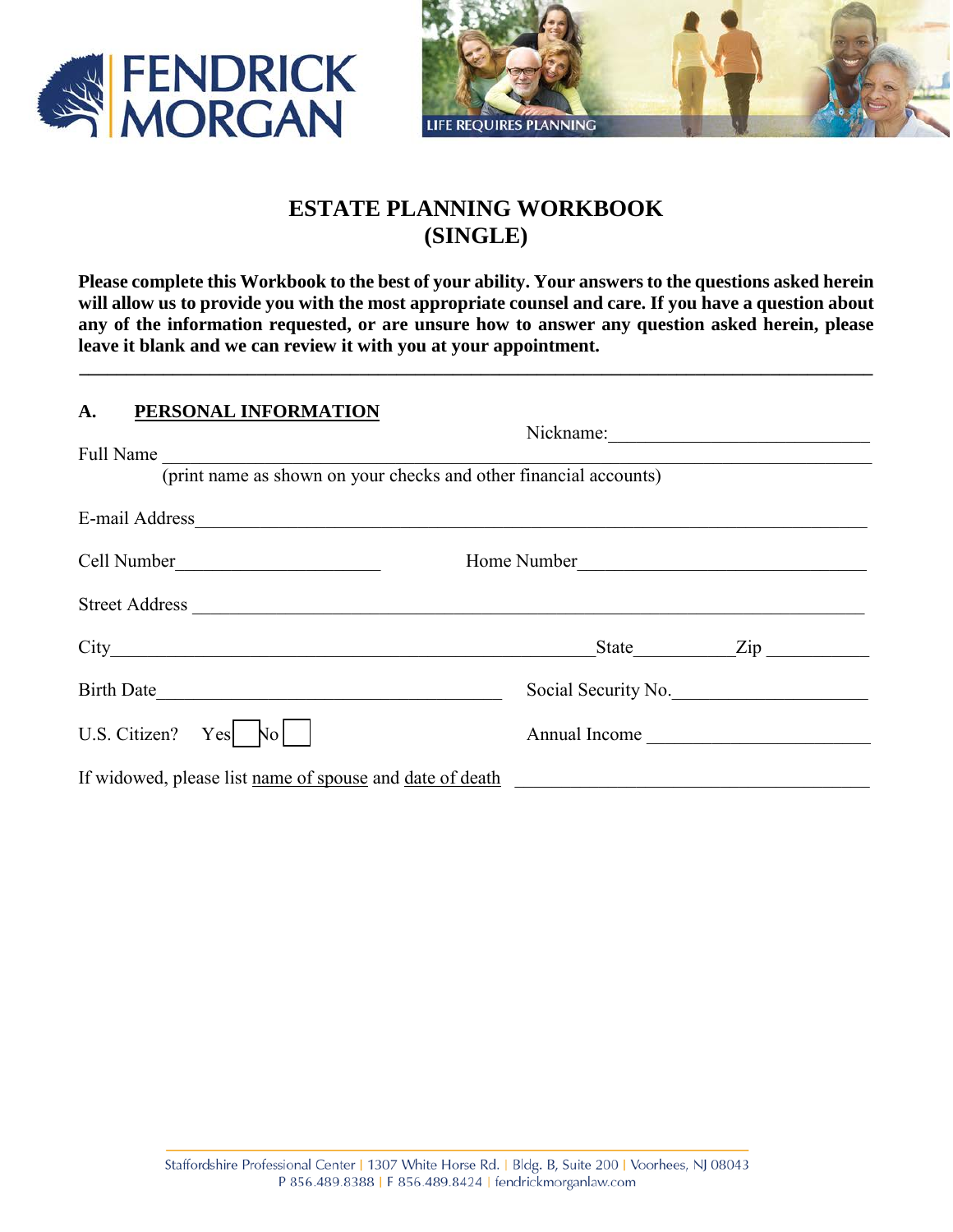## **B. FAMILY**

## 1. **CHILDREN** (if applicable)

| <b>Child's Name</b>                                                                            | <b>Address (including zip code)</b>                                                                           | Date of Birth                  |
|------------------------------------------------------------------------------------------------|---------------------------------------------------------------------------------------------------------------|--------------------------------|
|                                                                                                |                                                                                                               |                                |
|                                                                                                |                                                                                                               |                                |
|                                                                                                |                                                                                                               |                                |
|                                                                                                |                                                                                                               |                                |
|                                                                                                |                                                                                                               |                                |
|                                                                                                |                                                                                                               |                                |
| If you have children, do you wish to treat all of your children equally?                       |                                                                                                               | $Yes$ No                       |
| If not, why? $\qquad \qquad$                                                                   |                                                                                                               |                                |
| Are all of your children in good health?                                                       |                                                                                                               | $\mathbb{N}^{\text{o}}$<br>Yes |
| Are any of your children blind or disabled?                                                    |                                                                                                               | Yes No                         |
|                                                                                                | Are any of your children receiving SSI or other form of government entitlement? $Yes$ No                      |                                |
|                                                                                                | If yes, how much is the child's monthly payment? \$                                                           |                                |
|                                                                                                | Child is receiving: Medicaid Medicare Veterans Disability Benefit                                             |                                |
| Do any of your family members have any problems with:                                          |                                                                                                               |                                |
| Drug Addiction?<br>Alcoholism?<br>Spendthrift?<br>Marital Difficulty?<br>Financial Difficulty? | Yes<br>N <sub>o</sub><br>Yes<br>N <sub>o</sub><br>Yes<br>N <sub>o</sub><br>N <sub>o</sub><br>Yes<br>Yes<br>No |                                |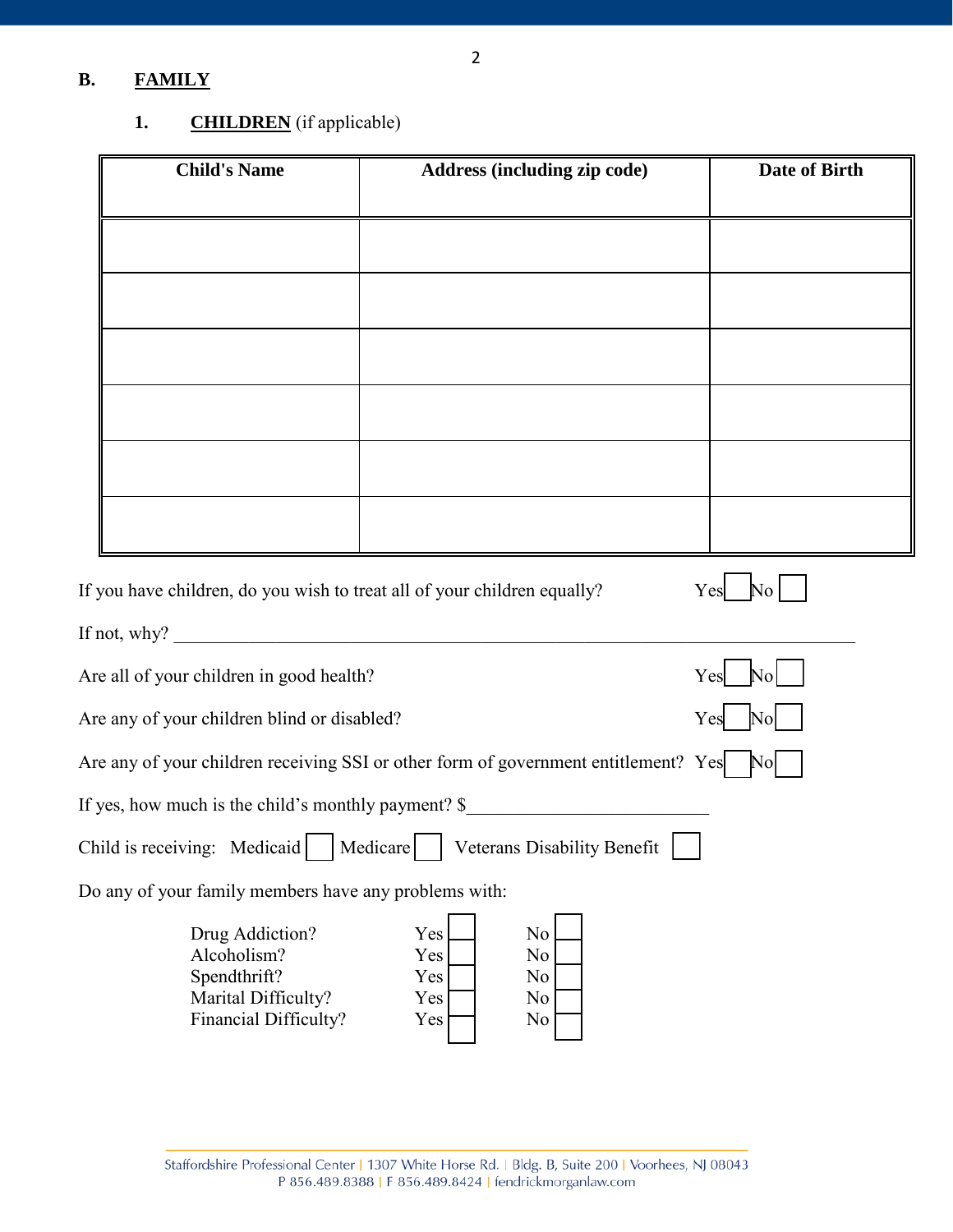### **2. GRANDCHILDREN**

| <b>Grandchild's Name</b>                                                                                                                                        | Address (including zip code) | <b>Date of Birth</b> |  |  |
|-----------------------------------------------------------------------------------------------------------------------------------------------------------------|------------------------------|----------------------|--|--|
|                                                                                                                                                                 |                              |                      |  |  |
|                                                                                                                                                                 |                              |                      |  |  |
|                                                                                                                                                                 |                              |                      |  |  |
|                                                                                                                                                                 |                              |                      |  |  |
|                                                                                                                                                                 |                              |                      |  |  |
|                                                                                                                                                                 |                              |                      |  |  |
|                                                                                                                                                                 |                              |                      |  |  |
| If you have grandchildren, do you wish to treat all of your grandchildren equally?<br>Yes<br>No                                                                 |                              |                      |  |  |
| If not, why?                                                                                                                                                    |                              |                      |  |  |
| Do you want to leave your grandchildren a specific bequest or percentage distribution? $Yes $<br>No<br>If so, how much do you want to leave your grandchildren? |                              |                      |  |  |
| Are any of your grandchildren disabled?<br>No<br>Yes                                                                                                            |                              |                      |  |  |
| Are any of your grandchildren receiving SSI or other form of government entitlement? Yes $\vert$<br>N <sub>o</sub>                                              |                              |                      |  |  |
| Grandchild is receiving: Medicaid   Medicare   Veterans Disability Benefit                                                                                      |                              |                      |  |  |
| At what age do you want distributions to your grandchildren?                                                                                                    |                              |                      |  |  |

(You might decide to distribute funds to adult grandchildren immediately, or you may decide to hold the assets in trust for your grandchildren until they reach certain ages. For example, you may want your grandchildren to receive 1/3 of their share at age 25, 1/2 of the remaining amount at age 30 and the entire remaining amount at age 35, or any other age/ages that make sense to you.)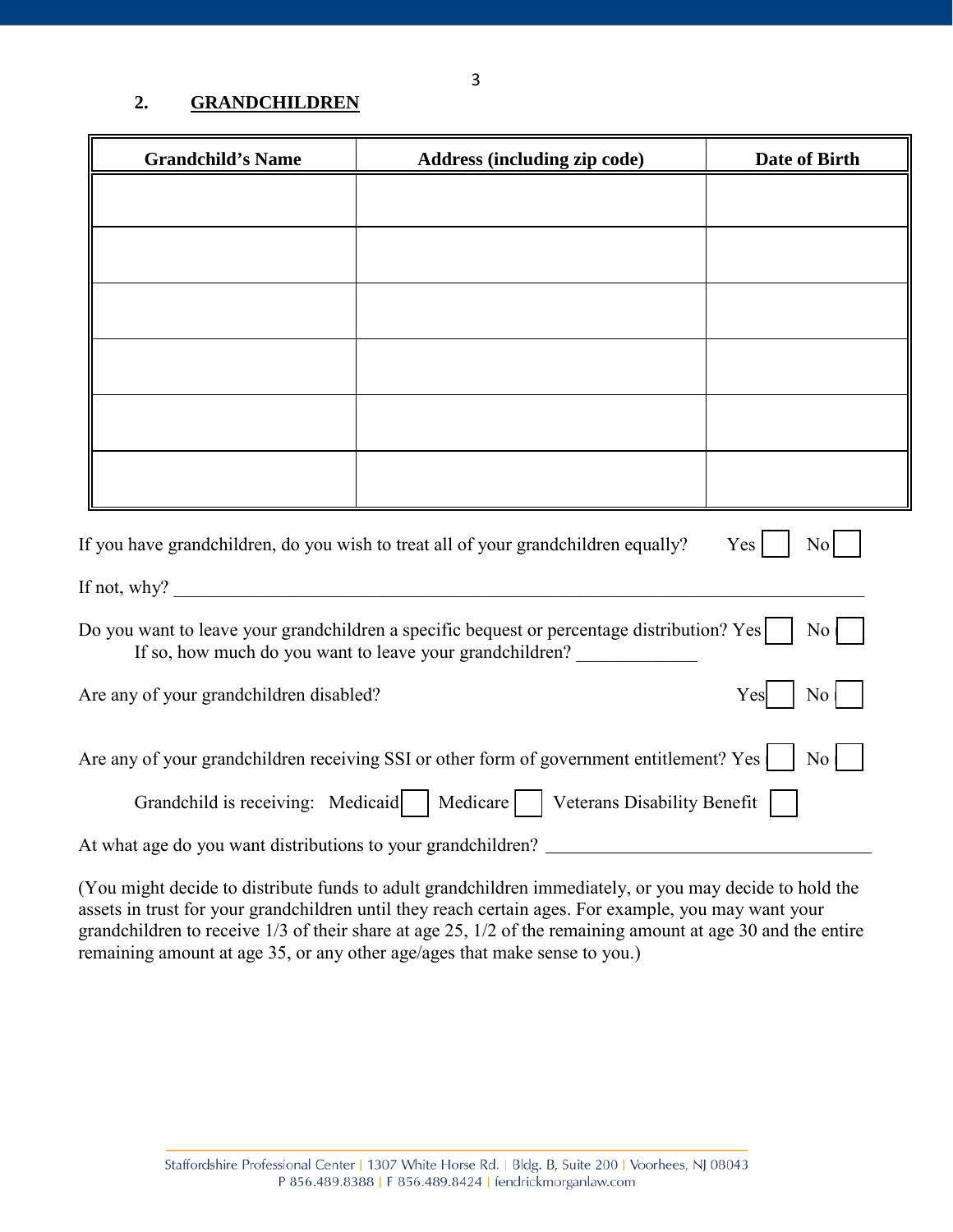#### **3. OTHER BENEFICIARIES**

Do you want your Will to benefit anyone other than children, grandchildren, i.e., charity or other person?<br>
Yes  $Yes \frown$  No  $\frown$ 

If yes, please list:

| <b>Name of Beneficiary</b> | <b>Address of Beneficiary</b> | Relationship | <b>Dollar Amount</b> |
|----------------------------|-------------------------------|--------------|----------------------|
|                            |                               |              |                      |
|                            |                               |              |                      |
|                            |                               |              |                      |
|                            |                               |              |                      |
|                            |                               |              |                      |
|                            |                               |              |                      |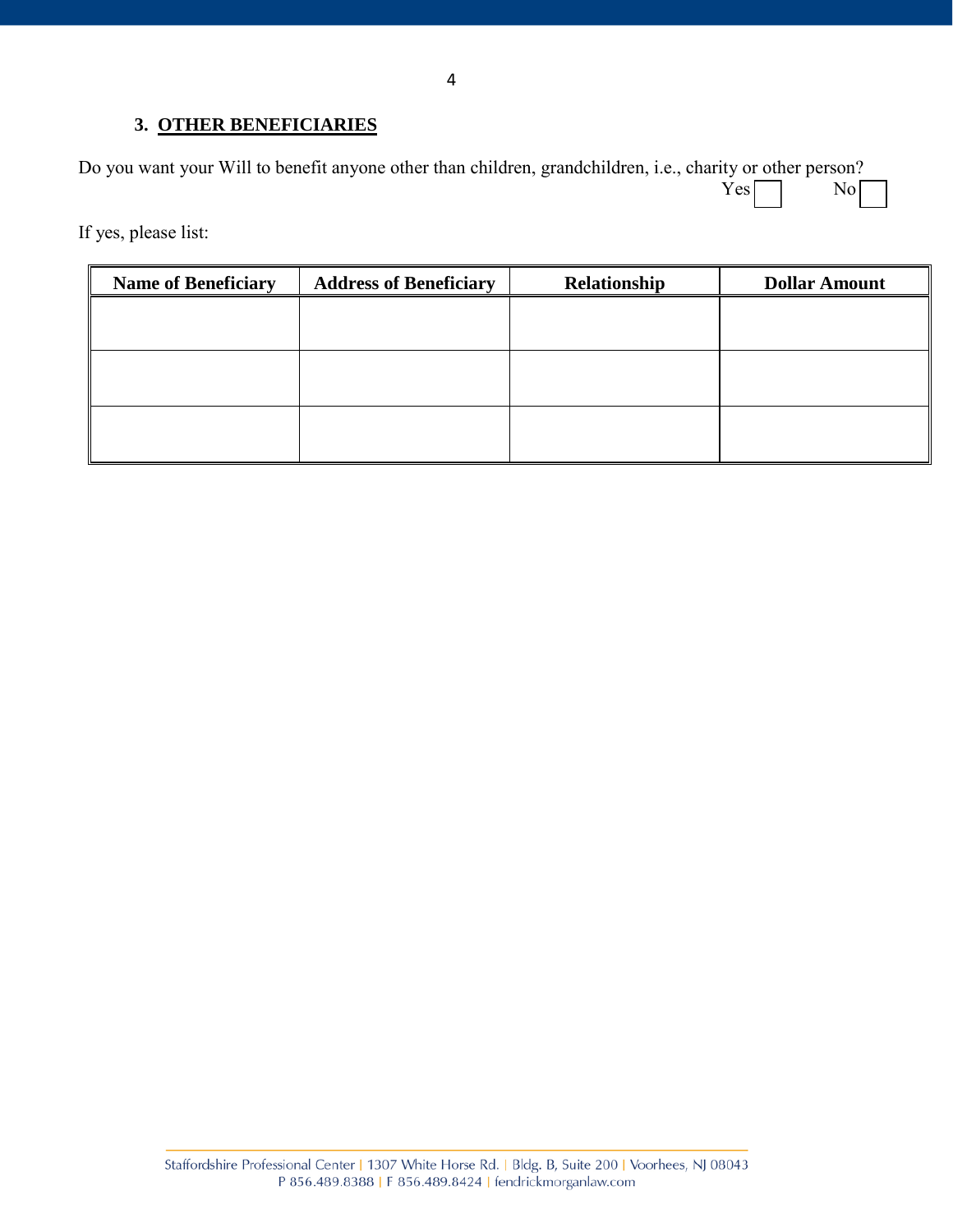**C.** *FINANCIAL SUMMARY* - *Please bring spreadsheet of your financial assets or fill out the information requested below and bring most recent statements, if possible*.

|                                                                 | <b>ASSETS</b> | <b>LIABILITIES</b> |
|-----------------------------------------------------------------|---------------|--------------------|
| <b>Bank Accounts</b>                                            | \$            | \$                 |
| Real Estate (residence) [bring copy of deed,<br>if possible]    | \$            | \$                 |
| Real Estate (other) [bring copies of all deeds,<br>if possible] | \$            | \$                 |
| Non-Retirement Investments                                      |               |                    |
| (Brokerage Accounts, Stock,<br>Mutual Fund, CDs, etc.)          | \$            | $\mathbb{S}$       |
|                                                                 | $\mathbb{S}$  | $\mathbb{S}$       |
|                                                                 | \$            | $\mathbb{S}$       |
|                                                                 | $\mathbb{S}$  | $\mathbb{S}$       |
| Non-Retirement Account Annuities                                | \$            | \$                 |
|                                                                 | \$            | $\mathbb{S}$       |
|                                                                 | \$            | $\mathbb{S}$       |
|                                                                 | \$            | \$                 |
| Retirement Account Assets (IRAs,<br>$401(k)$ , $403(b)$ , etc.) | \$            | $\mathbb{S}$       |
|                                                                 | \$            | \$                 |
|                                                                 | \$            | \$                 |
| Business Interests [if any]                                     | \$            |                    |
| Anticipated Inheritance [if any]                                | \$            | \$                 |
| Life Insurance                                                  | \$            | \$                 |
| <b>TOTALS</b>                                                   | $\$$          | \$                 |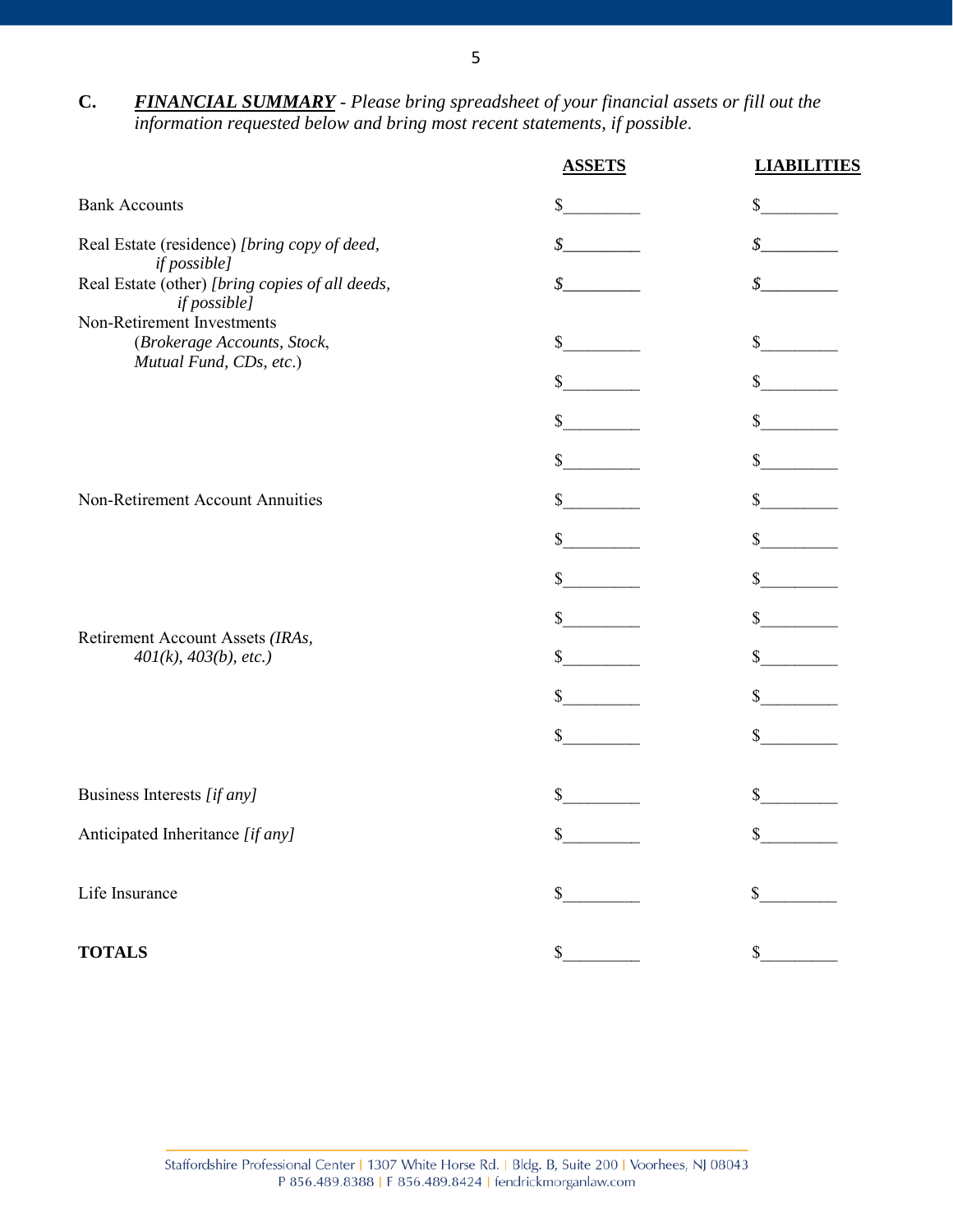#### 6

### **D.** *LAST WILL AND TESTAMENT*

#### **DISPOSITIVE INTENTIONS** - **CHILDREN**

| Do you wish to provide primarily for your children? | Yes                                                                                        | Nol |  |
|-----------------------------------------------------|--------------------------------------------------------------------------------------------|-----|--|
| Do you wish to treat all of your children equally?  | $Yes$ $\begin{array}{ c c c c c } \hline \text{Nol} & \text{Nol} & \text{Nol} \end{array}$ |     |  |
| If not, why?                                        |                                                                                            |     |  |
|                                                     |                                                                                            |     |  |

#### **EXECUTOR**

| Whom do you want to serve as your Executor? |
|---------------------------------------------|
| First Choice:                               |
| Second Choice:                              |
| Third Choice:                               |

### **TRUSTEE**

If a Trust is established whom do you want to serve as your Trustee?

| <b>First Choice</b> |  |  |
|---------------------|--|--|
|                     |  |  |

Second Choice **Second Choice** and **Second** Choice **Second** Choice **Second** Choice **Second** Choice **Second** Choice **Second** Choice **Second** Choice **Second** Choice **Second** Choice **Second** Choice **Second** Choice **Second** Cho

#### **GUARDIAN**

If you have **minor** or **disabled** child/children, whom do you want to act as Guardian?

First Choice **and Contain a set of the Choice** and Choice **and Contain a set of the Choice** and Choice **and Choice** and Choice **and Choice** and Choice **and Choice** and Choice **and Choice** and Choice **and Choice** and Choice

Second Choice \_\_\_\_\_\_\_\_\_\_\_\_\_\_\_\_\_\_\_\_\_\_\_\_\_\_\_\_\_\_\_\_\_\_\_\_\_\_\_\_\_\_\_\_\_\_\_\_\_\_\_\_\_\_\_\_\_\_\_\_\_\_\_\_\_\_\_\_\_\_\_\_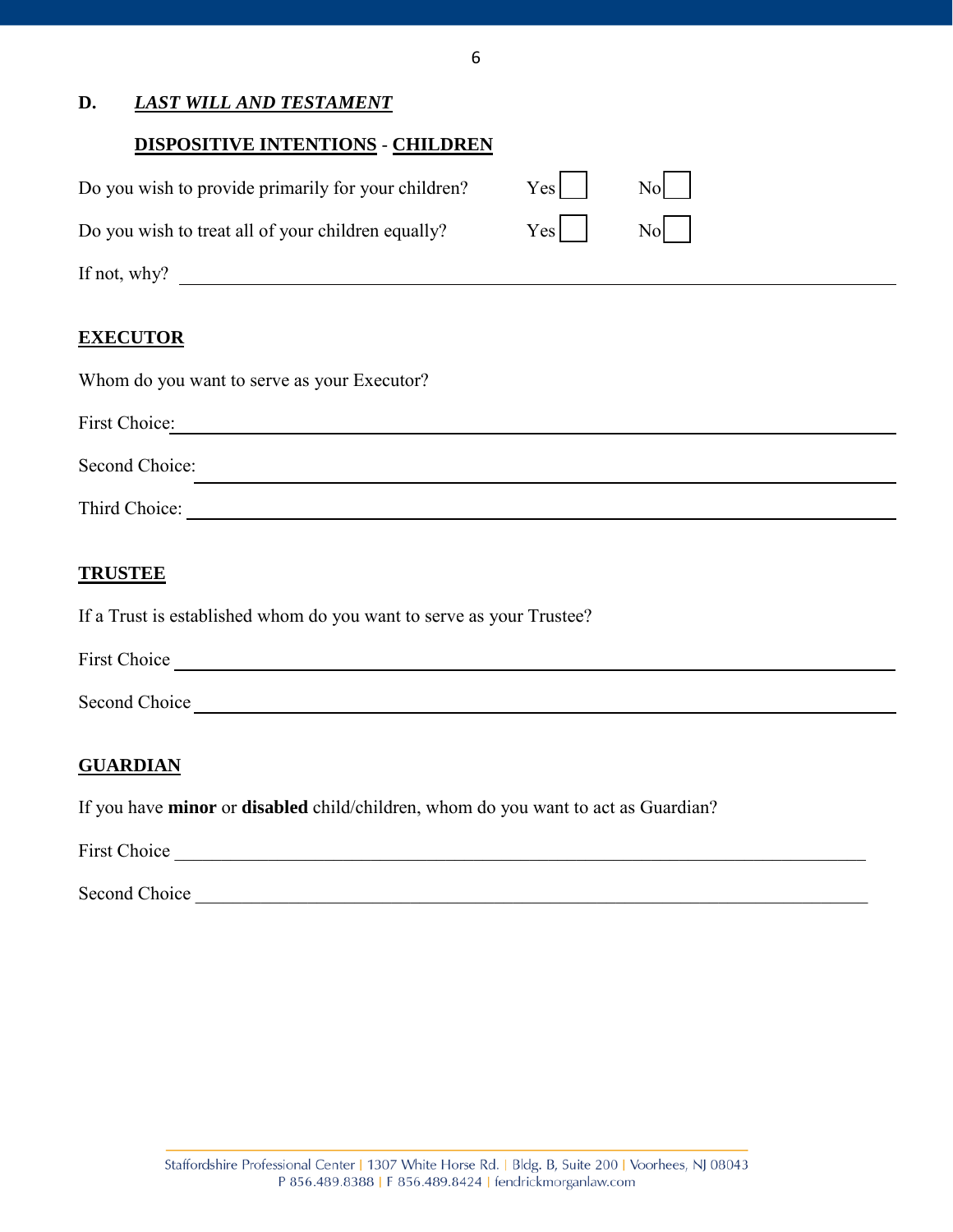# **E.** *POWER OF ATTORNEY*

|    |                            | Do you currently have a Power of Attorney?               | Yes<br>No                                                                                              |     |
|----|----------------------------|----------------------------------------------------------|--------------------------------------------------------------------------------------------------------|-----|
|    |                            | Whom do you want to designate as your Power of Attorney? |                                                                                                        |     |
|    | First Choice               |                                                          |                                                                                                        |     |
|    |                            | (Name)                                                   | (Address)                                                                                              |     |
|    | Second Choice              |                                                          |                                                                                                        |     |
|    |                            | (Name)                                                   | (Address)                                                                                              |     |
| F. | <u>LIVING WILL</u>         |                                                          |                                                                                                        |     |
|    | Do you want a Living Will? |                                                          |                                                                                                        | Yes |
|    |                            |                                                          | Do you want your Living Will to provide for withdrawal of artificial food and fluid?                   | Yes |
|    |                            | Do you want to donate your eyes or organs?               |                                                                                                        | Ye: |
|    |                            | Whom do you want to make your medical decisions?         |                                                                                                        |     |
|    | First Choice               |                                                          |                                                                                                        |     |
|    |                            | (Name)                                                   | (Address)                                                                                              |     |
|    | Second Choice              |                                                          |                                                                                                        |     |
|    |                            | (Name)                                                   | (Address)                                                                                              |     |
|    | Yes                        | No                                                       | Do you want the person making your medical decisions to consult with any other person prior to acting? |     |
|    | If yes, with whom?         |                                                          |                                                                                                        |     |
|    |                            |                                                          |                                                                                                        |     |
| G. | <b>MISCELLANEOUS</b>       |                                                          |                                                                                                        |     |
|    |                            |                                                          | Do you have any other legal issues, which I should be aware of?<br>$\overline{N_{0}}$<br>Yes           |     |
|    | If yes, please explain     |                                                          |                                                                                                        |     |

7